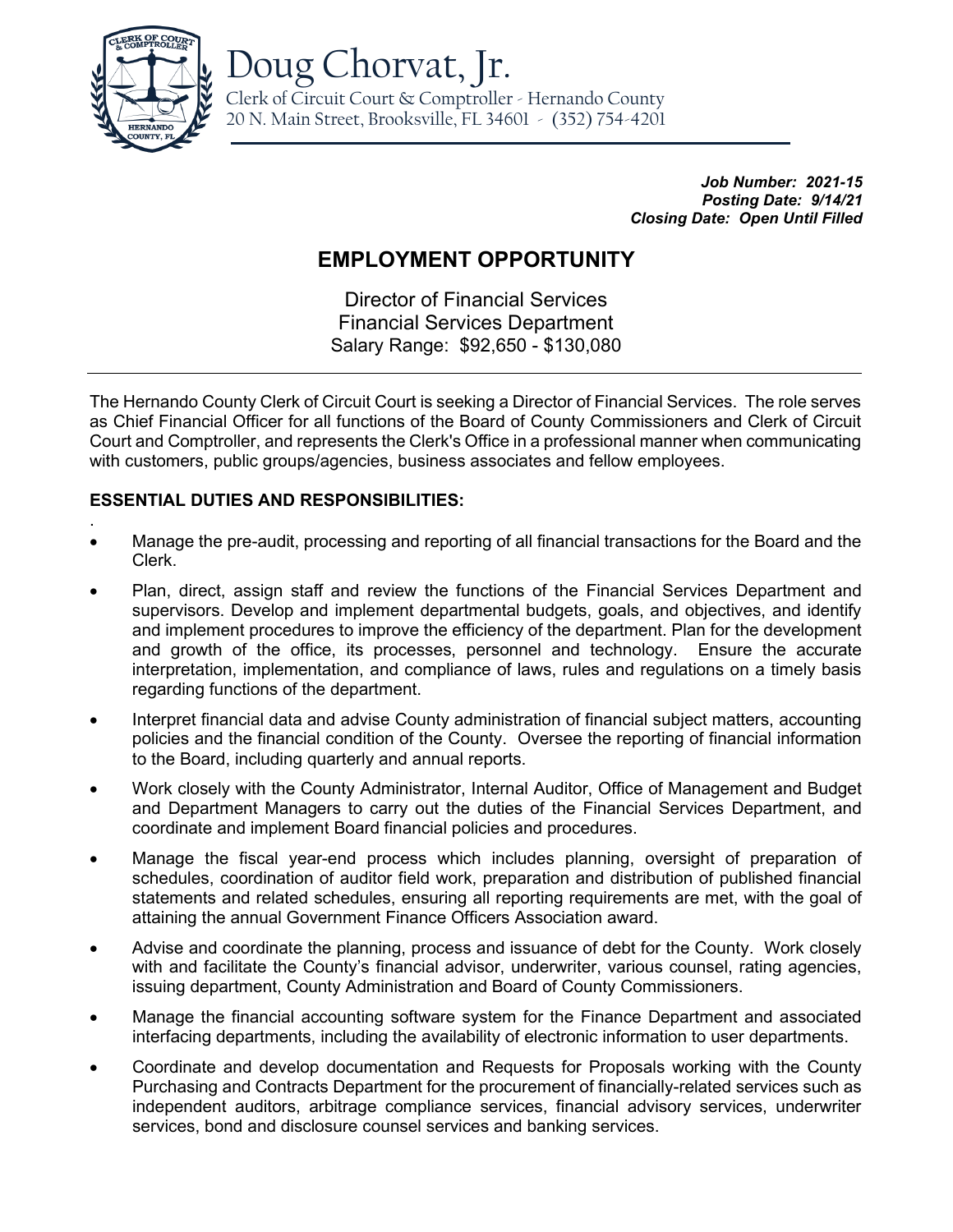Director of Financial Services Page 2

• Ensure good communication between outside agencies and interoffice departments. Make professional presentations to the Board of County Commissioners, other County agencies and the public.

## **REQUIRED QUALIFICATIONS:**

#### **Education and Experience:**

Graduation from an accredited university or college with a four-year degree in Accounting or Business Administration. Master's degree preferred. Ten years' progressive experience in management of finance and accounting, including five or more years' experience in governmental capacity.

#### **Licenses/Certificates:**

Certified Public Accountant (CPA).

#### **Essential Skills and Knowledge:**

- Ability to make sound independent judgments.
- Ability to plan, organize and supervise the work of others.
- Knowledge of the principles and practices of public administration.
- Knowledge of generally accepted accounting principles (GAAP) and Government Accounting Standards Board (GASB) pronouncements.
- Thorough knowledge of the principles, practices and legal regulations of governmental finance, budgeting, accounting, debt management, investing, internal controls and financial reporting.
- Considerable knowledge of payroll, capital equipment and fixed assets management.
- Ability to plan, organize and supervise the implementation of accounting systems and procedures.
- Skill in assembling and analyzing financial data, and in preparing comprehensive and accurate reports.
- Ability to communicate orally and in writing.
- Ability to develop and maintain good working relationships with fellow employees and other agencies.
- Ability to make effective presentations.

### **WHAT WE OFFER:**

- Competitive pay
- A generous benefits package that includes health insurance, a retirement plan, 12 paid holidays annually, and paid time off
- Comfortable office working environment
- Opportunities for professional development and for participation in professional organizations